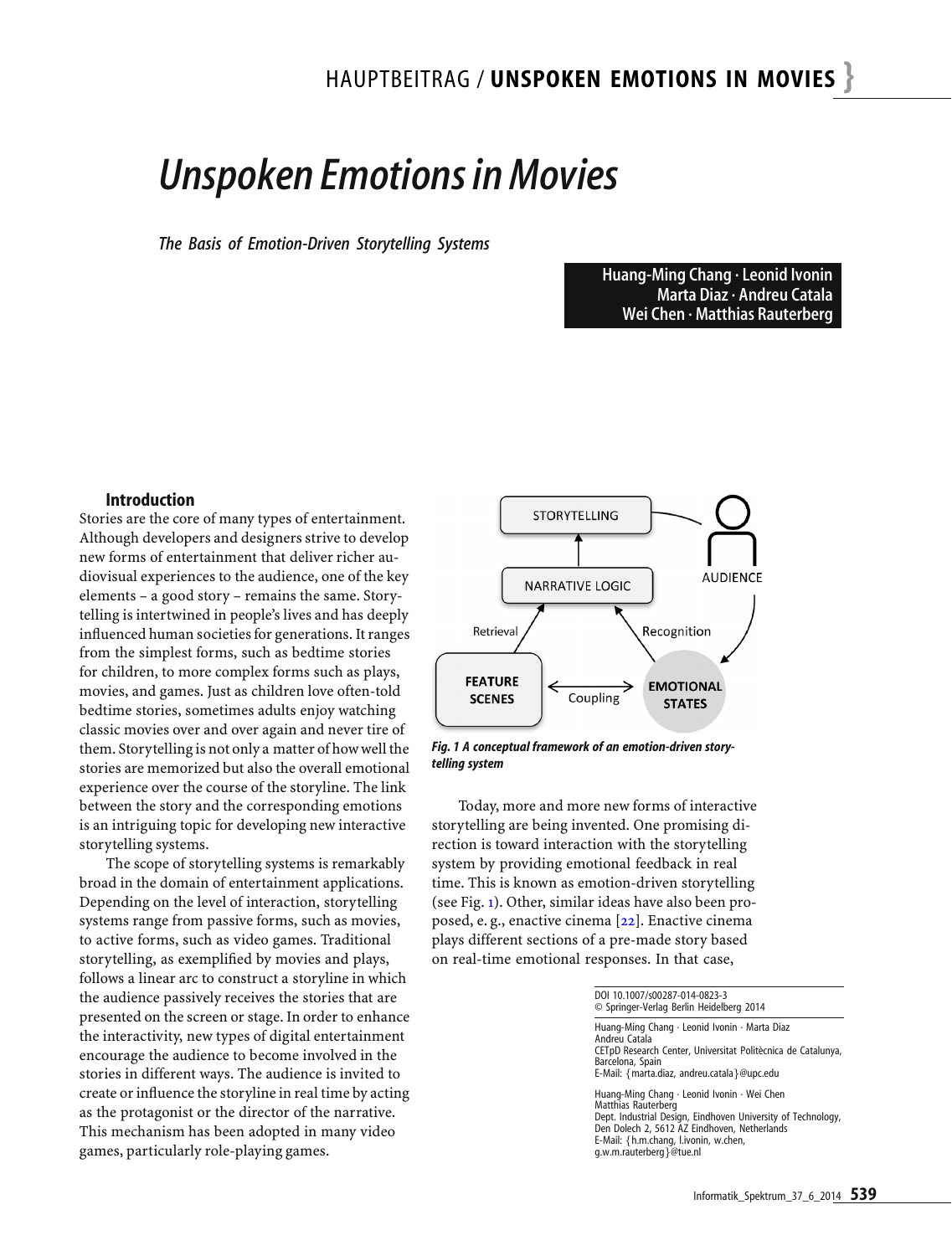the chronological order of the storyline may depend on changes in the audience's emotions. This concept involves the audience as participants in the storytelling process through its expression of emotional responses. This new genre of storytelling considerably enhances interactivity in lieu of telling a story exclusively in a linear manner. Although interactive storytelling, with its inclusion of real-time emotional responses, appears to be a promising direction, it raises many challenges for developers. First, how can the audience provide real-time emotional responses without being disturbed? Inquiry into emotional responses through questionnaires requires additional mental effort and introspection. For entertainment purposes, this approach is interruptive and distracting. Physiological measurement has been suggested as a means of retrieving real-time emotional responses from the audience in a more implicit manner  $[21]$ , so that the audience can be fully immersed in the story and at the same time provides emotional responses as input into the storytelling system. But besides the technical difficulty of emotion recognition, a more critical challenge to developers is how to decompose stories into separate scenes in a meaningful way. This leads to a fundamental question: Are there universal patterns that transcend different stories?

In this paper, we will begin by reviewing the origin of storytelling and introduce the theory of archetypes and archetypal symbolism. These theories provide useful references for analyzing universal patterns in different stories, which allow us to extract similar scenes from different modern movies. Next we will explain a psychophysiological study that we conducted by using affective computing methodologies to build a mathematical model for emotional recognition of the feature scenes. Finally, we will discuss the implication of our findings for developing emotion-driven storytelling systems and draw a conclusion.

#### Storytelling and Archetypes

The history of storytelling can be dated back to ancient times. Myth is probably the oldest form of storytelling, yet some myths are still being presented in various modern forms of entertainment. These stories seem to encompass attractions that universally fascinate people across time and space. The nature of myth differs from the fiction we read today. A myth is a sacred narrative, usually explaining how

the world or humankind came to be in their present forms  $[g]$ . It is usually linked with ritual. Together, they were used to regulate how ancient people were to behave toward nature and construct their basic view of how this world was made. Myths and rituals divide an individual human life into three phases: childhood, adolescence, and retirement. Each of these phases is characterized by corresponding mo-tive complexes: love, power, and death [\[19\]](#page-6-1). Two of the foremost functions of myth are to establish models of behavior and to provide explanations for rituals. Rather than merely an imaginary story, a myth is a narrative resurrection of a primeval reality. Malinkowski argued that, "It is a living reality, believed to have once happened in primeval times and continuing ever since to influence the world and human destinies" [\[17\]](#page-6-2). Indeed, it is surprising that, even though mythic content may seem unrealistic and irrational, myths are still manifest in modern society. Moreover, contemporary writers have created a new narrative genre, *mythopoeia*, which integrates traditional mythological themes into modern literary forms  $\lceil 5 \rceil$ . We still can see many traces of myths today, not just in books but also in mass media such as artwork, music, and movies.

The connection between ancient myths and human minds was first revealed by Carl Jung. Based on his extensive studies of myths, religions, and cultures, he proposed the concept of *the collective unconsciousness* [\[16\]](#page-6-4). This suggests that, far below the surface, all human beings share an unconscious mind that is hidden beneath the personal psyche (including both conscious and unconscious minds). The collective unconsciousness contains content and modes of behavior that are identical in all human beings and thus constitutes a common psychic substrate of a universal nature that is present in every individual. As a result, all human beings, sharing essentially the same biological equipment (e. g., the brain and central nervous system), would tend to perceive common meanings embodied in a given symbol, if only unconsciously [\[2\]](#page-6-5).

Jung further developed the concept of archetypes  $[15]$ . Archetypes are defined as the components of the collective unconsciousness, which is an inborn tendency (i. e., it cannot be consciously acquired) to experience things in a certain way. They exist universally in the psyche and psychologically prepare individuals to deal with universal life experiences [\[23\]](#page-7-2). Archetypes are unconscious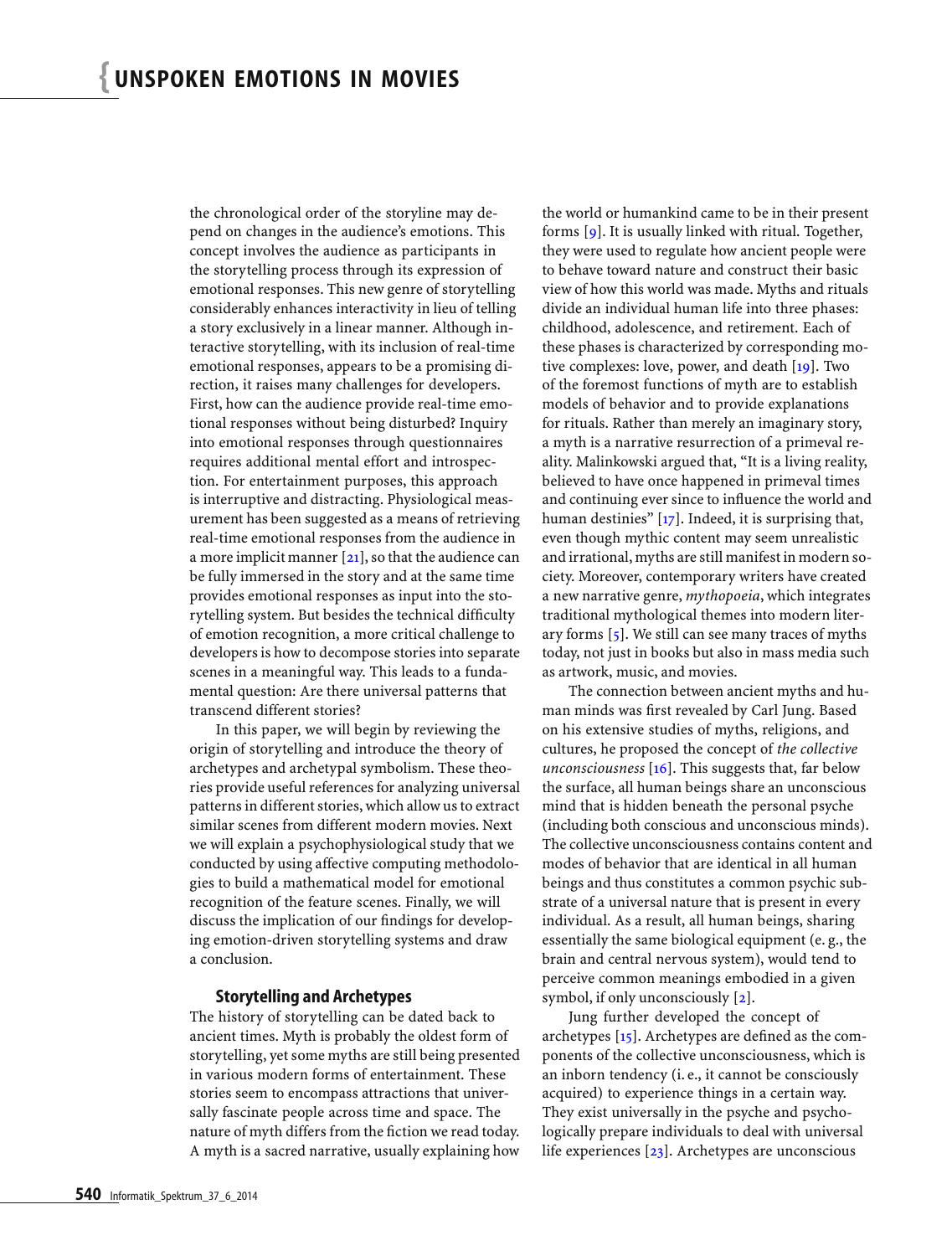| <b>Editing details for the movie clips of archetypes</b> |                                                   |                                            |  |  |  |  |  |
|----------------------------------------------------------|---------------------------------------------------|--------------------------------------------|--|--|--|--|--|
| <b>Archetype</b>                                         | <b>Movie</b>                                      | <b>Scenes</b>                              |  |  |  |  |  |
| Hero                                                     | V for Vendetta                                    | 1:24:59-1:26:00                            |  |  |  |  |  |
|                                                          | <b>Braveheart</b>                                 | 2:15:39-2:16:15<br>2:17:35-2:18:01         |  |  |  |  |  |
|                                                          | <b>The Matrix</b>                                 | 2:04:35-2:05:45                            |  |  |  |  |  |
| Shadow                                                   | The Lord of the Rings: The Two Towers             | 1:35:19-1:36:20                            |  |  |  |  |  |
|                                                          | <b>Fight Club</b>                                 | 1:48:24-1:49:32                            |  |  |  |  |  |
|                                                          | <b>The Dark Knight</b>                            | $1:24:22 - 1:25:30$                        |  |  |  |  |  |
| Anima                                                    | <b>American Beauty</b>                            | $0:16:15 - 0:17:17$                        |  |  |  |  |  |
|                                                          | Malena                                            | $0:19:18 - 0:20:20$                        |  |  |  |  |  |
|                                                          | Perfume: The Story of a Murderer                  | $0:18:03 - 0:18:18$<br>$0:21:20 - 0:22:15$ |  |  |  |  |  |
| <b>Mentor</b>                                            | The Lord of the Rings: The Fellowship of the Ring | $2:03:05 - 2:04:10$                        |  |  |  |  |  |
|                                                          | The King's Speech                                 | 1:42:13-1:42:44                            |  |  |  |  |  |
|                                                          |                                                   | 1:42:58-1:43:18<br>1:45:33-1:45:52         |  |  |  |  |  |
|                                                          | <b>The Lion King</b>                              | $0:24:38-0:25:05$<br>$0:25:29 - 0:26:06$   |  |  |  |  |  |

<span id="page-2-0"></span>psychic impulses; they are impersonal, inherited traits that present and motivate thoughts, emotions and behaviors long before any consciousness develops. An extreme analogy might describe archetypes as the structure of the psyche in a way comparable to the organs of the physical body. In this way, archetypes are similar to other sensory and cognitive models, e. g., receptive fields of the retina are not consciously perceived but determine the structure of visual perception [\[18\]](#page-6-7). People interpret the world through archetypes but without any awareness of their existence [\[6\]](#page-6-8). These theories created a basic framework that explains the connection between myths and human minds and, moreover, became the theoretical basis for analytical psychology and Jungian psychotherapy.

#### Universal Patterns in Modern Storytelling: Movies

Based on Jung's study, archetypes can be seen as manifested by ancient people as observable patterns in *primordial imagery*, an earlier term that Jung used to describe the repeated thoughts, ideas, or imaginings throughout history that have come to be represented in symbols found worldwide in

artwork, religion, and myth [\[2\]](#page-6-5). Movies constitute one of the most prominent sources of archetypes in the modern world. Movies contain a very complex form of symbolic content that communicates delicate and rich audiovisual information to the audience by means of storytelling. Cinema offers not only the content of a film but also both a means and a space, highly similar to a psychotherapeutic session, to enable the viewer to witness his or her own psyche projected on a screen  $[13]$ . This means that viewers are engaged in a process of projecting themselves and not just purely viewers. Moreover, cinema delivers a contemporary experience that allows viewers to separate from their daily lives and engage their unconsciousness in a manner similar to hypnosis or dreaming.

Table 1

Jung discovered several essential archetypes: the hero, shadow, anima, animus, mentor, and mother. Furthermore, mythologist Joseph Campbell [\[4\]](#page-6-10) gave Jung's concept of the hero archetype a more complete scope, the *monomyth* or hero's journey, a common structure in all mythical hero stories in different cultures and religions. These theories that explain the symbolic meanings from a Jungian standpoint are called archetypal symbolism [\[11\]](#page-6-11). Archetypal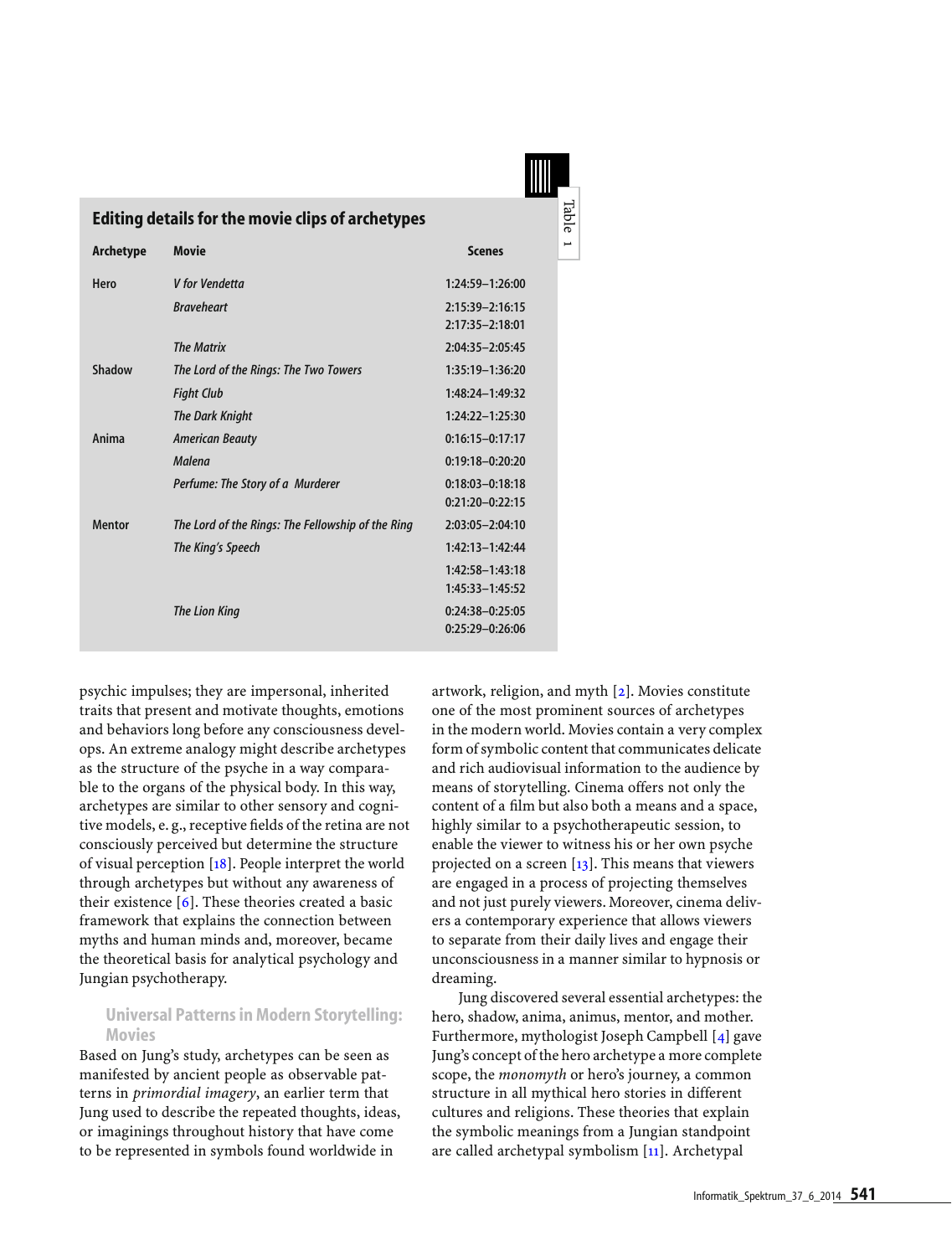symbolism still appears to apply to modern society and these universal patterns are strongly manifested in modern mass media, particularly in movies.

Considering movies as a form of storytelling, the task becomes a matter of extracting featured scenes from different movies that correspond to specific archetypes. As a starting point, we collected three clips for each of four archetypes: hero (a projection of the self), shadow (the hidden part of the self), anima (the feminine image in men's minds), and mentor (the image of a wise old man who provides guidance).We utilized a Jungian approach to analyze these movies and select featured scenes. (The analysis method and symbolic meaning of each archetype were described in detail in  $[7]$  and  $[8]$ .) Each movie clip was edited to create a unified format (1 minute long;  $720 \times 480$  pixels; MOV format), and this format had to meet the requirements of our experimental design.

The editing details for all clips are given in Table [1.](#page-2-0) Using the first clip as an example, the character Evey in the movie *V for Vendetta* endures mental and physical trials and is finally released from her prison and attains enlightenment in the heavy rain amid thunder and fire. According to Campbell  $[4]$ , this is typical of "the hero's rebirth" in the monomyth. To further confirm that the selected scenes authentically represent archetypes, we asked several Jungian scholars from the Archive for Research in Archetypal Symbolism (ARAS) to review our collections of movie clips. They each reviewed all the clips individually and we only used the clips that they all considered representative of archetypes. After several discussions and strict filtering sessions, we constructed a set of film clips that had had their archetypal content verified.

#### Mapping Emotional Responses to Archetypal Movie Clips

Because emotion is a psychological phenomenon that cannot be directly recorded, laboratory research on emotion is usually done by means of emotion elicitation and emotion recognition. A number of effective emotion elicitation techniques have been developed, e. g., hypnosis, affective guided imagery, and presentation of affective stimuli [\[12\]](#page-6-14). Since we have collected specific movie clips, presenting these clips as affective stimuli would be the most straightforward technique in this case. The essence of this technique consists of presenting selected audiovisual material to participants, which is a passive method of elicitation. Unlike approaches that involve confederate interaction procedures, this method may not provide psychological responses of high intensity, but it does ensure a high degree of standardization [\[20\]](#page-7-3).

In order to use this approach, different categories of affective stimuli should be collected in advance. Stimuli in each category should be homogenous with regard to the researchers' own criteria. For this paper, we developed four categories of affective stimuli representing four distinct archetypes. Each category includes three clips that contain the same archetypal content according to archetypal symbolism. In our previous work, we confirmed that some archetypal images may elicit emotions that are different from basic emotions  $[14]$ . In the present study, we propose a similar hypothesis: Each category of archetypal movie clips should induce a particular kind of emotion that is exclusive of the other categories. If this hypothesis proves correct, then it should be possible for a storytelling system to generate new storylines that correspond to the audience's emotional responses.

#### Psychophysiological Approach

Our experiment follows a within-subject design. Each session accommodated one participant and every participant viewed all 12 film clips that we collected. To enact a double-blind design, the movie clips were played in random order; neither the host nor the participant knew the sequence of the playlist in advance.

Participants. For this study we recruited 23 volunteers; 10 females and 13 males. The average age of the females was 27.80 years  $(SD = 8.80)$  and of the males  $27.77$  (SD = 6.13) years. Most of the participants were international undergraduate or graduate students who were taking classes at the authors' university. The participants had diverse national backgrounds (they came from five different Asian countries, seven European countries, and three South American countries). Prior to the experiment, each subject signed an informed consent form and was later rewarded with a small present for participating in a laboratory session that lasted approximately 1.5 hours.

**Apparatus.** The experiment was conducted in our laboratory, which was arranged to replicate a typical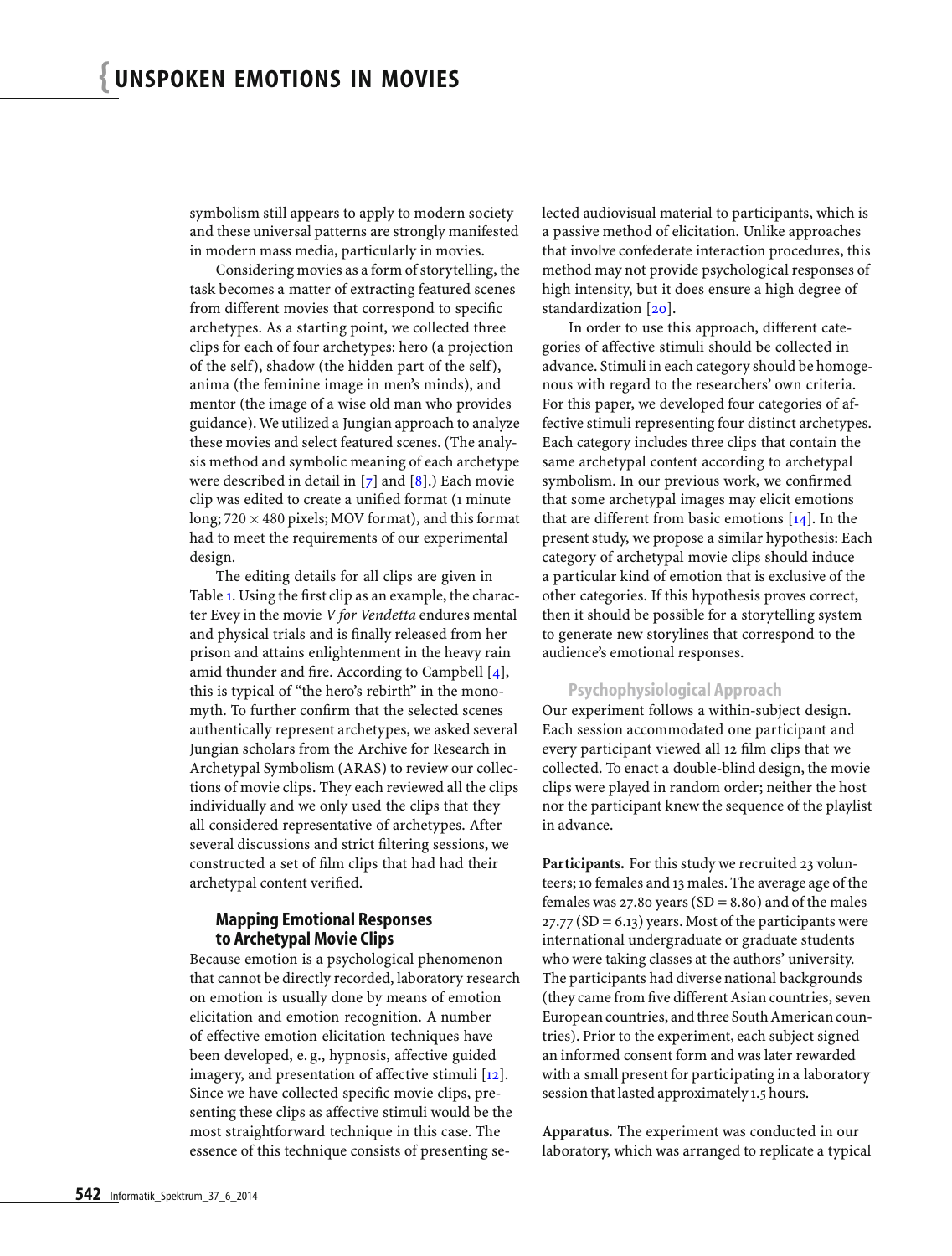

### Confusion matrix of the model obtained through LDA of the self-reporting data for the stimuli of archetypes [count (percentage)]

| Category      | <b>Predicted Group Membership</b> |               |              |               |  |
|---------------|-----------------------------------|---------------|--------------|---------------|--|
|               | Hero                              | <b>Shadow</b> | Anima        | <b>Mentor</b> |  |
| Hero          | 14 (20.3 %)                       | $18(26.1\%)$  | $16(23.2\%)$ | $21(30.4\%)$  |  |
| <b>Shadow</b> | $7(10.1\%)$                       | 43 (62.3 %)   | $8(11.6\%)$  | $11(15.9\%)$  |  |
| Anima         | $11(15.9\%)$                      | 25(36.2%)     | 13 (18.8 %)  | $20(29.0\%)$  |  |
| <b>Mentor</b> | $7(10.1\%)$                       | $16(23.2\%)$  | $11(15.9\%)$ | 35 (50.7 %)   |  |

Canonical Correlation  $= 0.418$ , Effect Size  $=$  Medium, 38.0 % of cross-validated grouped cases are correctly classified.

<span id="page-4-0"></span>living room in order to make the participants feel comfortable and relaxed. Movie clips were projected onto a white wall. In order to measure emotional responses, we adopted the Self-Assessment Manikin  $(SAM)$  [\[1\]](#page-6-16) as the self-reporting technique. SAM is widely used in psychological experiments and has become a very common self-reporting technique for emotions. It applies a dimensional model to represent human emotion using three dimensions to represent affective space: valence, arousal, and dominance. It is claimed that these three scales are capable of representing most of the commonly known human emotions. To obtain physiological measurements, we also measured electrocardiography (ECG) and skin conductance with Shimmer $^{TM}$ wearable wireless sensors [\[3\]](#page-6-17), which streamed physiological data to a laptop via a Bluetooth<sup>TM</sup> protocol.

**Procedure.** Each participant was invited to sit on a couch. He or she was then required to read and sign an informed consent form. After signing the agreement, the participant followed our instruction to attach electrodes and physiological sensors. Next, we checked to ensure that the sensors were successfully connected. Meanwhile, the participant was asked to fill out a short questionnaire about demographic data. Once the questionnaire was filled out, the participant was given a tutorial about the experiment and a sample test for practice. After the sample test, the light in the laboratory was dimmed to make the viewing experience similar to a real cinema, and the movie clips were presented. Before each clip, the participant followed a guidedbreathing video for 20 seconds to help the subject calm down to a common baseline. The physiological data recorded during the breathing-pattern

video presentation was later used as a physiological baseline in the analysis. After viewing each film clip, the participant provided a retrospective self-report by rating his or her emotions along the dimensions of the SAM with paper and a pen. After the participant had recorded his or her ratings, the breathing clip was run again to start the next presentation. The experiment ended when the participant had finished viewing the entire collection of 12 movie clips.

**Analysis.** In analyzing the data, we compared classification accuracies achieved by the predictive models that we obtained with linear discriminant analysis (LDA). Upon being fed a set of recorded data, LDA would generate a predictive model that would allow us to justify the extent to which these categories of stimuli can be differentiated based on the emotional responses (see Tables [2](#page-4-0) and [3\)](#page-5-0). We used leave-one-out cross-validation for this analysis.

We started with the self-reporting data. The predictive model derived from LDA of self-reporting data about archetypal symbols was only 38 % accurate, and the effect size was medium (canonical  $correlation = 0.418$ ). We extracted useful features from the raw electrocardiography and skin conductance data: heart rate, heart rate variability, skin conductance level, and skin conductance response. These data were then fed through LDA for further evaluation. The predictive model generated by LDA of the physiological features was 52.9 % accurate, and the effect size of the predictive model for archetypal symbols was medium (canonical correlation = 0.523). Analysis of the physiological data showed prominent results for recognizing emotional responses to archetypal content. The results show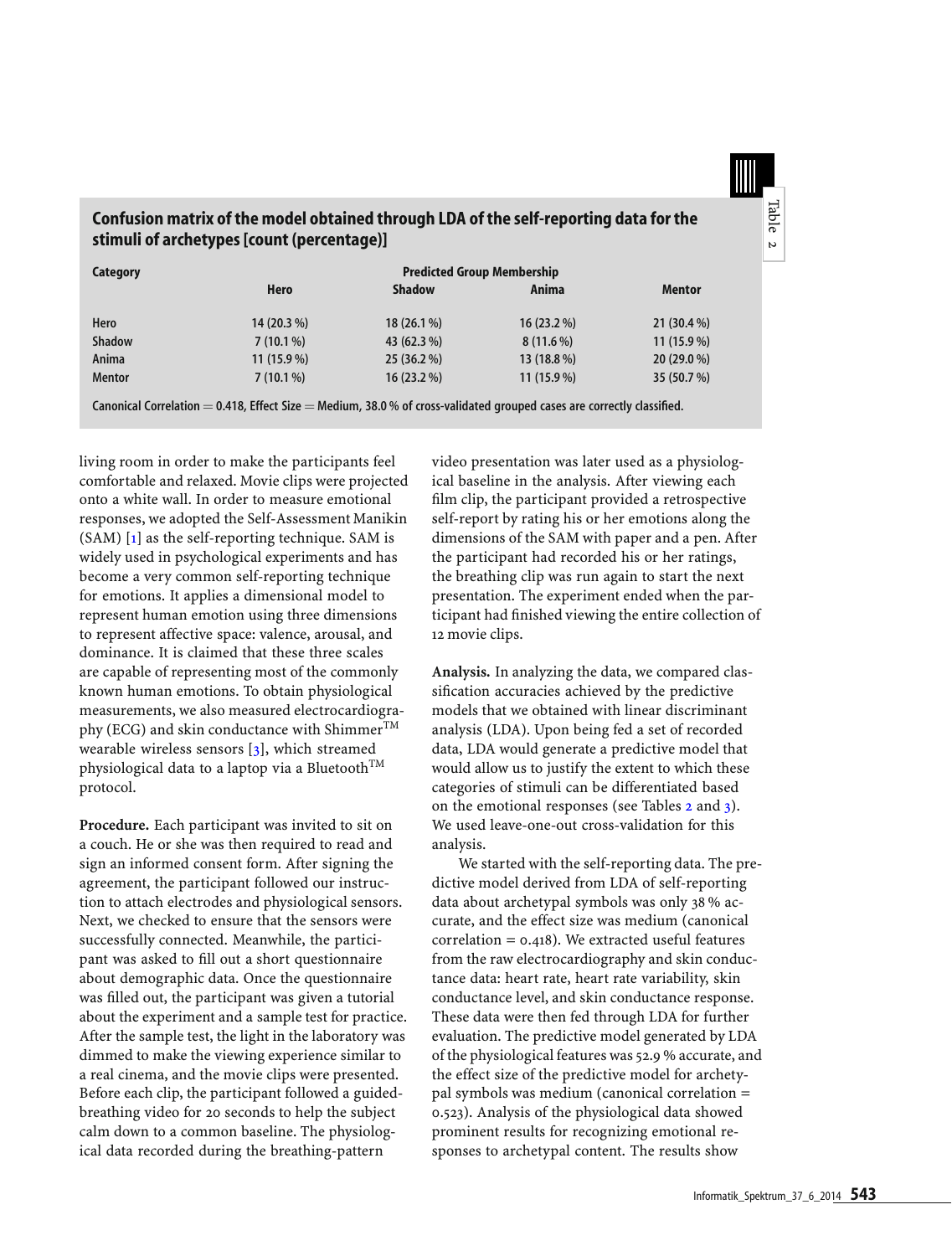Confusion matrix of the model obtained through LDA of the physiological data for the stimuli of archetypal symbols [count (percentage)]

Canonical Correlation  $= 0.523$ , Effect Size  $=$  Medium, 52.9 % of cross-validated grouped cases are correctly classified

Mentor 8 (11.6 %) 10 (14.5 %) 10 (14.5 %) 41 (59.4 %)

<span id="page-5-0"></span>that the emotions elicited by archetypal content can be observed by measuring the signals of ECG and skin conductance, meaning that individuals have a common emotional tendency in response to archetypal movie clips edited from different movies. These emotions appear to be more complex and delicate, which was difficult for the subjects to express through the SAM scale. Nevertheless, these emotions can be observed by measuring the ECG and skin conductance signals. These findings are revealing with respect to mapping stories and emotional responses for designing new types of storytelling systems.

#### Limitations

As a new direction, we included only four essential archetypes in the present study. To apply archetypal symbolism in practice, we would suggest including additional archetypes. Moreover, we collected relatively few stimuli for each archetype. To ensure the validity of the predictive model, more stimuli must be included in each category. Finally, although the present study confirmed the validity of physiological measurement for recognizing emotional responses to archetypal content, the classification rate only reached approximately 52.9 % accuracy. For practical use in storytelling systems, more data are needed for model training to achieve a higher classification rate.

#### Implications for Storytelling System Design

The main benefit of applying archetypal symbolism to storytelling is that symbolic content is not bound to specific forms or materials, e. g., movies and paintings can be the media for manifesting archetypal images [\[10\]](#page-6-18). Very few studies consider the theory of archetypes a relevant topic in entertainment, but this theory has been discussed in other related fields, such as advertising, branding and marketing. We expect that utilizing archetypal symbolism to decompose existing stories and reconstruct new stories may be a promising approach. The results of the experiment have preliminarily confirmed that archetypal content induces individuals' unspoken emotions. Matching archetypal content with emotional responses would greatly benefit the development of emotion-driven storytelling systems.

Tableس

#### Generative Storytelling

Most interactive storytelling mechanisms fulfill the requirement of involving the audience in the decision-making moment in the story. Although the audience is not entirely passive, interactive storytelling overall is still prescripted, meaning that the whole story still follows a linear structure, albeit in a more flexible manner than exists in conventional storytelling. Built upon the original idea of emotion-driven storytelling, the present study establishes several advantages. As was previously mentioned, emotion-driven storytelling presents generative stories in a non-linear way. Scenes appear in response to the spectator's real-time emotional reaction, which takes into account the spectator's subjective experience of the stories presented. Since an upcoming scene is chosen based the current emotional response, the new storyline is actually co-created by the spectator and the original filmmaker. In other words, the original movies are the materials with which the spectator becomes the storyteller who tells the story to himself or herself. Moreover, since each category contains clips from multiple movies, it is possible to create a new form of storytelling constructed with mash-up media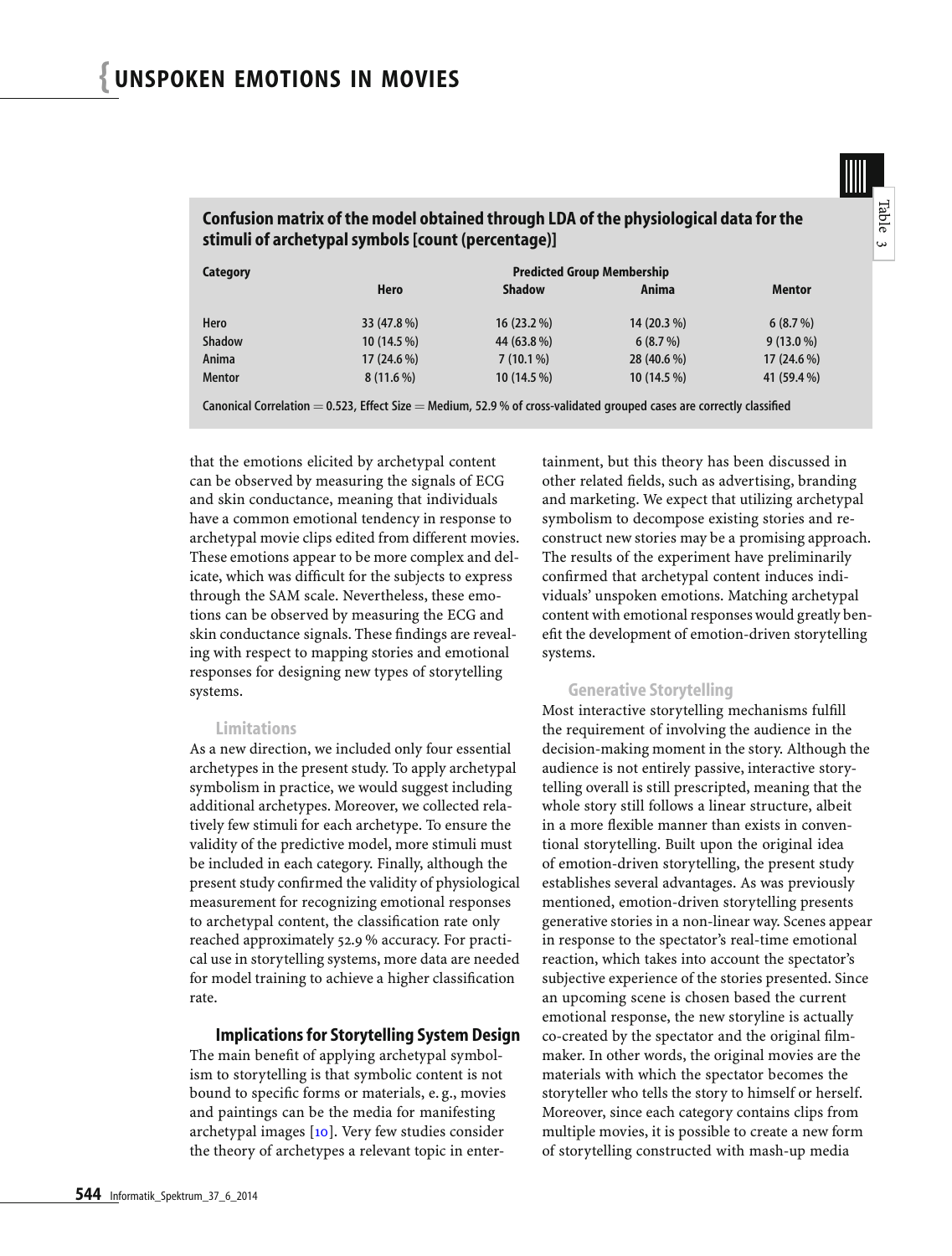content obtained from various movies. This study demonstrated a standard procedure for identifying universal elements in various movies and a psychophysiological approach to evaluating these movie clips. This will allow developers to build and expand their own collections of movie clips to develop emotion-driven storytelling systems. These collections of movie clips can also be used as references for screenwriting.

#### Experience Evaluation for Multimedia

The other relevant direction is to develop an evaluation method for detecting emotions in stories. The most challenging part of storytelling is, specifically, communicating the story to the audience. Emotional response appears to be the clearest reflection of the quality of the storytelling. When a storytelling system is under development, it will often be quickly evaluated at some point for further improvement before it is finalized. Particularly where games are concerned, it is essential to test whether the entire emotional experience can be elicited as expected. This also helps storytellers enhance their knowledge about the connection between storylines and emotional qualities. Most evaluation relies on expert reviews, and sometimes this approach is limited or biased by the expert's subjective opinion. Utilizing physiological measurement to evaluate emotional responses to a story appears to be an alternative approach to reviewing that story. The predictive model generated by psychological experiments would help researchers recognize archetype-relevant emotions along with the storyline.

#### Conclusion

In the present paper, we have traced the origin of storytelling and explained how storytelling can be connected to the human mind based on the archetype theory. As a basis for developing emotion-driven storytelling systems, we identified archetypal content in modern movies and mapped these film clips to emotional responses by conducting a psychologically-based experiment. The results of our experiment lead to the conclusion that the emotions elicited by archetypal content in movies are difficult to express through self-reporting but can be differentiated using physiological ECG and skin conductance data. Our work has revealed the potential for archetypal symbolism in story analysis and confirmed the validity of utilizing affective computing methodologies to build predictive models as the key component for emotion-driven storytelling systems. In this study, we have established a standard procedure for investigating the relationship between story content and the corresponding emotional responses, which could provide a basis for future emotion-driven storytelling system development.

#### Acknowledgement

The authors thank the Archive for Research in Archetypal Symbolism (ARAS) for help with identifying and selecting archetypal content. This work was supported in part by the Erasmus Mundus Joint Doctorate (EMJD) in Interactive and Cognitive Environments (ICE), which is funded by Erasmus Mundus under FPA no. 2010-2012.

#### References

- <span id="page-6-16"></span>1. Bradley MM, Lang PJ (1994) Measuring emotion: The self-assessment manikin and the semantic differential. J Behav Ther Exp Psychiatry 25:49–59
- <span id="page-6-5"></span>2. Bradshaw S, Storm L (2013) Archetypes, symbols and the apprehension of meaning. Int J Jungian Stud 5:154–176, doi: 10.1080/19409052.2012.685662
- <span id="page-6-17"></span>3. Burns A, Doheny EP, Greene BR, et al. (2010) SHIMMER: an extensible platform for physiological signal capture. Annu Int Conf IEEE Eng Med Biol Soc, pp 3759–3762
- <span id="page-6-10"></span>4. Campbell J (1973) The Hero with A Thousand Faces. Princeton University Press, Princeton, NJ
- <span id="page-6-3"></span>5. Carpenter H (2006) The Inklings: C.S. Lewis, J.R.R. Tolkien, Charles Williams and Their Friends. HarperCollins, London, England, 304
- <span id="page-6-8"></span>6. Chang H-M, Ivonin L, Diaz M, et al. (2013) Experience the world with archetypal symbols: A new form of aesthetics. In: Streitz N, Stephanidis C (eds) Distrib. Ambient. Pervasive Interact. (Lecture Notes Comput. Sci. Vol. 8028). Springer, Berlin Heidelberg, pp 205–214
- <span id="page-6-12"></span>7. Chang H-M, Ivonin L, Diaz M, et al. (2013) What do we feel about archetypes: Self-reports and physiological signals. Proc. 21st Eur. Signal Process. Conf. (Special Sess. Signal Process. Model. Influ. Interact. Anal. Cogn. Syst. EURASIP Open Library, Marrakech, Morocco, pp 1–5
- <span id="page-6-13"></span>8. Chang H-M, Ivonin L, Diaz M, et al. (2013) From mythology to psychology: Identifying archetypal symbols in movies. Technoetic Arts 11:99–113, doi: 10.1386/ tear.11.2.99\_1
- <span id="page-6-0"></span>9. Dundes A (1988) The flood as male myth of creation. In: Dundes A (ed) Flood Myth. University of California Press, London, England, pp 167–182
- <span id="page-6-18"></span><span id="page-6-11"></span>10. Faber MA, Mayer JD (2009) Resonance to archetypes in media: There's some accounting for taste. J Res Pers 43:307–322, doi: 10.1016/j.jrp.2008.11.003 11. Gronning T, Sohl P, Singer T (2007) ARAS: Archetypal Symbolism and Images.
- <span id="page-6-14"></span>Vis Resour 23:245–267
- 12. Gross JJ, Levenson RW (1995) Emotion elicitation using films. Cogn Emot 9:87– 108
- <span id="page-6-15"></span><span id="page-6-9"></span>13. Hauke C, Alister I (2001) Jung and Film: Post-Jungian Takes on the Moving Image. Brunner-Routledge, East Sussex, 296
- 14. Ivonin L, Chang H-M, Chen W, Rauterberg M (2013) Unconscious emotions: Quantifying and logging something we are not aware of. Pers Ubiquitous Comput 17: 663–673, doi: 10.1007/s00779-012-0514-5
- 15. Jung CG (1964) Man and His Symbols. Doubleday, Garden City, NY, US
- <span id="page-6-6"></span><span id="page-6-4"></span>16. Jung CG (1981) The Archetypes and the Collective Unconscious, 2nd ed. Princeton University Press, Princeton, NJ
- <span id="page-6-7"></span><span id="page-6-2"></span>17. Malinowski B (1954) Myth in primitive psychology. Magic, Sci. Relig. Other Essays. Doubleday & Co., Inc., New York, New York, USA, pp 93–148
- 18. Perlovsky L (2007) Neural dynamic logic of consciousness: The knowledge instinct. In: Perlovsky LI, Kozma R (eds) Neurodynamics Cogn. Conscious. Springer, Berlin Heidelberg, pp 73–108
- <span id="page-6-1"></span>19. Rauterberg M (2011) The three phases of life: An inter-cultural perspective. Proc. 2nd Int. Conf. Cult. Comput. IEEE Computer Society, Los Alamitos, pp 80–85